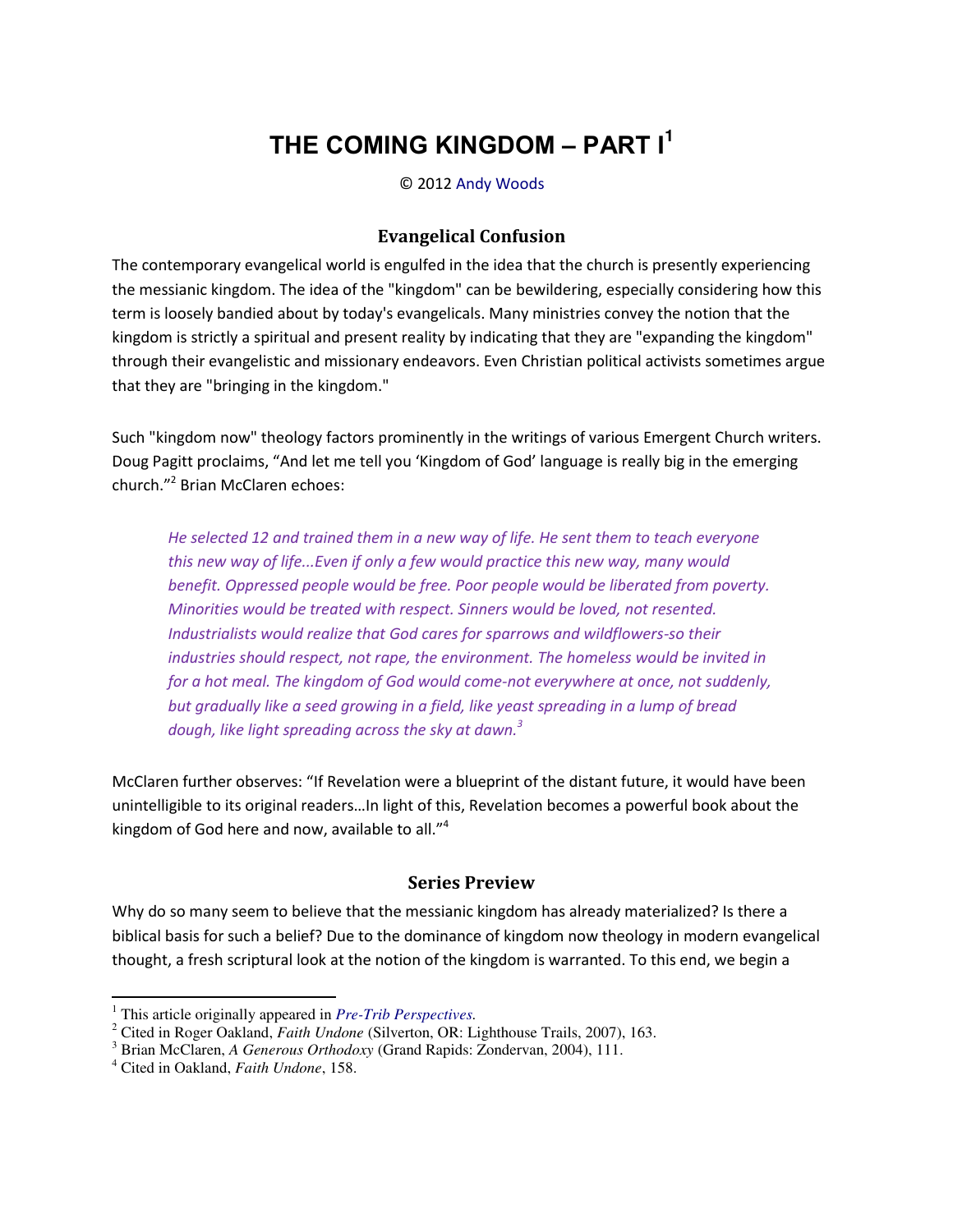lengthy series on the subject of the kingdom. This series will seek to accomplish four goals. First, the biblical teaching on the kingdom of God will be surveyed from Genesis to Revelation. Only such an analysis will allow us to capture God's mind on this important subject. Second, this series will set forth some general problems with a New Testament based "kingdom now" interpretation. Third, this series will examine the isolated New Testament texts that kingdom now theologians use and show their insufficiency to convey kingdom now theology. Fourth, this series will note why this trend of equating God's present work in the church with the messianic kingdom is a matter believers should be concerned about since this theology radically alters God's design for the church.

# **An Important Distinction**

At the outset, a distinction must be drawn between the universal kingdom and the theocratic (or mediatorial) kingdom. Such a distinction is justified since some verses present the kingdom as in a state of perpetual existence (Ps 93:1-2) while others indicate that the kingdom will be a future reality (Dan 2:44). Moreover, some verses depict the kingdom as universal in scope (Ps 103:19) while other verses picture the kingdom as earthly (Dan 2:35, 44-45). Furthermore, some verses present the kingdom as being directly ruled by God (Dan 4:17) while other verses depict the kingdom as being indirectly administered by God through a human agent (Ps 2:6-9). Thus, the universal kingdom is eternal, comprehensive, and under God's direct rule. By contrast, the theocratic kingdom is futuristic, earthly, and under God's indirect rule.<sup>5</sup> Most theological persuasions agree that God's universal kingdom is a timeless reality existing to the present hour. However, theological disagreement relates to the alleged present manifestation of the theocratic kingdom. Thus, the focus of this series will not be upon the generally acknowledged universal kingdom but rather on what the Bible teaches concerning the theocratic kingdom.

# **Early Genesis and the Kingdom**

The biblical story of the kingdom begins as early as the Garden of Eden. Here, God placed Adam and Eve in a position of authority over God's creation. Gen 1:26-28 says: "Then God said, 'Let Us make man in Our image, according to Our likeness; and let them rule over the fish of the sea and over the birds of the sky and over the cattle and over all the earth, and over every creeping thing that creeps on the earth.' God created man in His own image, in the image of God He created him; male and female He created them. God blessed them; and God said to them, 'Be fruitful and multiply, and fill the earth, and subdue it; and rule over the fish of the sea and over the birds of the sky and over every living thing that moves on the earth.'" It should be noted that Adam and Eve were given authority over the physical realm (fish, birds, living things that move on the earth). Here, God arranged for humanity's first couple to govern God's creation on God's behalf. The technical term for this hierarchy is the office of

 $\overline{a}$ 

<sup>5</sup> Charles C. Ryrie, *Basic Theology* (Wheaton: Victor Books, 1986), 397-98; Alva J. McClain, *The Greatness of the Kingdom* (Grand Rapids: Zondervan, 1959), 19-21; Renald Showers, "Critique of Progressive Dispensationalism," *Friends of Israel National Conference* (June 2003), 9-14.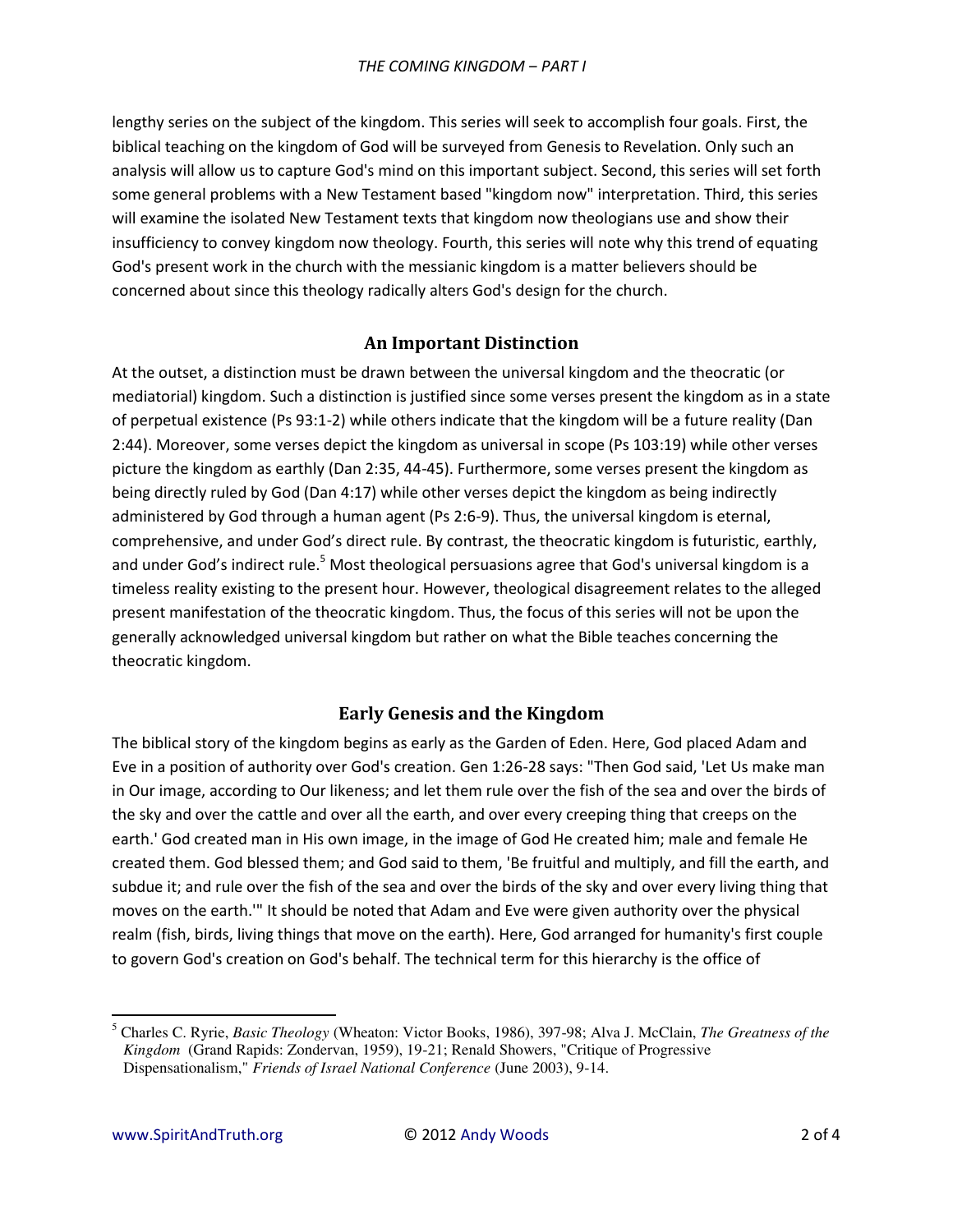Theocratic Administrator. This term simply refers to someone who governs for God. In other words, God ruled the world indirectly through the first Adam.

However, Satan soon took the form of a serpent with the specific goal of perverting and reversing this divinely ordained hierarchy. Instead of governing the physical world for God, Adam and Eve were influenced by creation (the serpent) to rebel against God (Gen 3). Such rebellion represented a top to bottom reversal of God's original intention for the office of Theocratic Administrator. Satan's success in inciting this rebellion effectively removed the office of Theocratic Administrator from the earth, as Satan became the ruler of the world (Luke 4:5-8; John 12:31; 14:30; 16:11; 2 Cor 4:4; Eph 2:2). What then is the story-line of the Bible? It is how this office is restored through the messianic kingdom. Just as God the Father originally intended to indirectly govern the physical world through the first Adam, He will one day govern the world through the Last Adam or God the Son.

The restoration of the physical kingdom or office of Theocratic Administrator as the dominant theme of the Bible has been recognized by numerous theologians. Note Charles Ryrie's explanation:

*Why is an earthly kingdom necessary? Did He not receive His inheritance when He was raised and exalted in heaven? Is not His present rule His inheritance? Why does there need to be an earthly kingdom? Because He must be triumphant in the same arena where He was seemingly defeated. His rejection by the rulers of this world was on this earth (1 Cor. 2:8). His exaltation must also be on this earth. And so it shall be when He comes again to rule this world in righteousness. He has waited long for His inheritance; soon He shall receive it.<sup>6</sup>*

The late Dr. Harold Hoehner of Dallas Theological Seminary used to terrify doctoral students during oral exams by asking them how they would defend the notion of a future earthly kingdom from the Scriptures. Nervous students would usually start with Rev 20:1-10, which speaks of the future onethousand-year reign of Christ. Hoehner would then ask the student to find an earlier biblical reference to the coming kingdom. Students then typically went first to Paul, then Christ, then the prophets, and finally the covenants (defined later) to find scriptural support for the coming kingdom. When Hoehner again asked for something earlier, the student was forced to go back to Genesis 1. The learned professor was simply trying to get his students to understand that the theme of a future, earthly kingdom begins on the Bible's very first page. One day God the Father will restore what was lost in Eden. He will again rule the world indirectly through a human intermediary. This human intermediary will not be the original Adam but rather the Last Adam or the unique God-man Jesus Christ who is the second member of the Trinity.

 $\overline{a}$ 

<sup>6</sup> Ryrie, *Basic Theology*, 511.